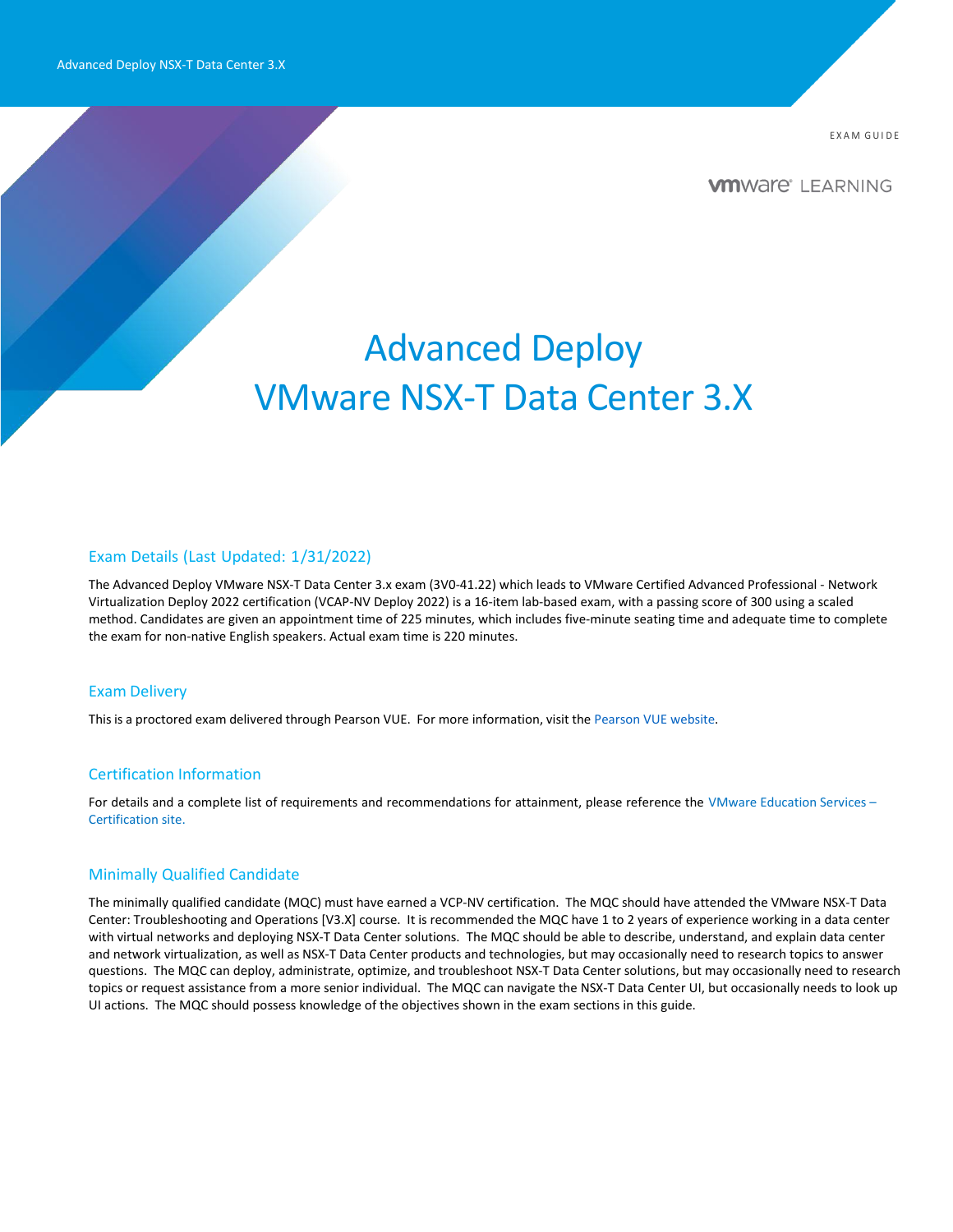#### Exam Sections

VMware exam blueprint sections are now standardized to the seven sections below, some of which may NOT be included in the final exam blueprint depending on the exam objectives.

- Section 1 Architecture and Technologies
- Section 2 Products and SolutionsSection 3 Planning and Designing
- Section 4 Installing, Configuring, and Setup
- Section 5 Performance-tuning, Optimization, and Upgrades
- Section 6 Troubleshooting and Repairing
- Section 7 Administrative and Operational Tasks

If a section does not have testable objectives in this version of the exam, it will be noted below, accordingly. The objective numbering may be referenced in your score report at the end of your testing event for further preparation should a retake of the exam be necessary.

#### **Sections Included in this Exam**

Section 1 – Not Applicable

Section 2 – Not Applicable

Section 3 – Not Applicable

Section 4 – Installation, Configuration, and Setup

Objective 4.1 - Prepare VMware NSX-T Data Center Infrastructure

- Objective 4.1.1 Deploy VMware NSX-T Data Center Infrastructure components
- Objective 4.1.2 Configure Management, Control and Data plane components for NSX-T Data Center
- Objective 4.1.3 Configure and Manage Transport Zones, IP Pools, Transport Nodes etc.
- Objective 4.1.4 Confirm the NSX-T Data Center configuration meets design requirements
- Objective 4.1.5 Deploy VMware NSX-T Data Center Infrastructure components in a multi-site configuration

Objective 4.2 - Create and Manage VMware NSX-T Data Center Virtual Networks

Objective 4.2.1 - Create and Manage Layer 2 services

Objective 4.2.2 - Configure and Manage Layer 2 Bridging

- Objective 4.2.3 Configure and Manage Routing including BGP, static routes, VRF Lite and EVPN
- Objective 4.3 Deploy and Manage VMware NSX-T Data Center Network Services
	- Objective 4.3.1 Configure and Manage Logical Load Balancing
	- Objective 4.3.2 Configure and Manage Logical Virtual Private Networks (VPNs)
	- Objective 4.3.3 Configure and Manage NSX-T Data Center Edge and NSX-T Data Center Edge Clusters
	- Objective 4.3.4 Configure and Manage NSX-T Data Center Network Address Translation
	- Objective 4.3.5 Configure and Manage DHCP and DNS
- Objective 4.4 Secure a virtual data center with VMware NSX-T Data Center
	- Objective 4.4.1 Configure and Manage Distributed Firewall and Grouping Objects
	- Objective 4.4.2 Configure and Manage Gateway Firewall
	- Objective 4.4.3 Configure and Manage Identity Firewall
	- Objective 4.4.4 Configure and Manage Distributed IDS
	- Objective 4.4.5 Configure and Manage URL Analysis
	- Objective 4.4.6 Deploy and Manage NSX Intelligence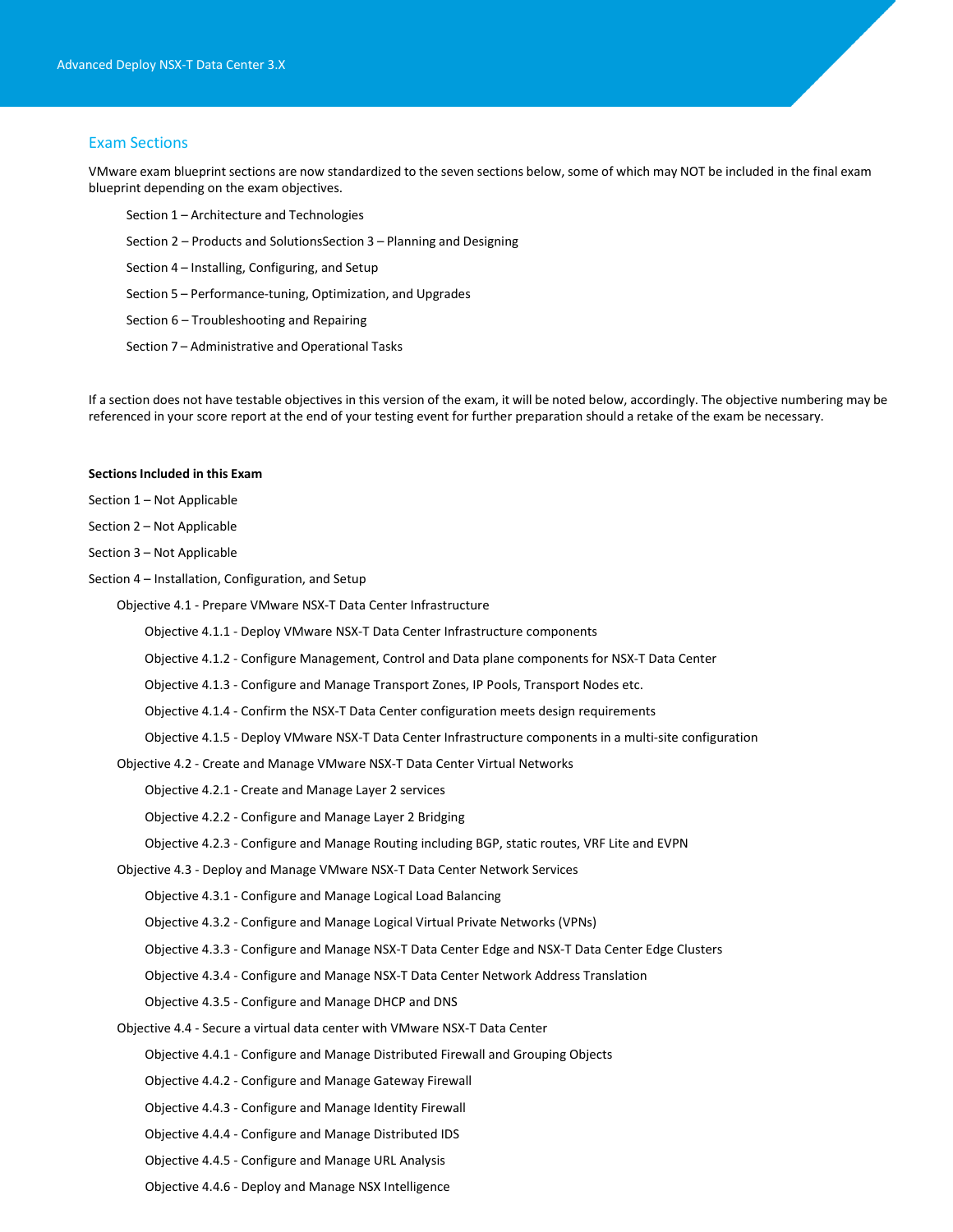Objective 4.5 - Configure and Manage Service Insertion

Objective 4.6 - Deploy and Manage Central Authentication (Workspace ONE access)

Section 5 - Performance-tuning, Optimization, Upgrades

Objective 5.1 - Configure and Manage Enhanced Data Path (N-VDSe)

Objective 5.2 - Configure and Manage Quality of Service (QoS) settings

Section 6 – Troubleshooting and Repairing

Objective 6.1 - Perform Advanced VMware NSX-T Data Center Troubleshooting

Objective 6.1.1 - Troubleshoot Common VMware NSX-T Data Center Installation/Configuration Issues

Objective 6.1.2 - Troubleshoot VMware NSX-T Data Center Connectivity Issues

Objective 6.1.3 - Troubleshoot VMware NSX-T Data Center Edge Issues

Objective 6.1.4 - Troubleshoot VMware NSX-T Data Center L2 and L3 services

Objective 6.1.5 - Troubleshoot VMware NSX-T Data Center Security services

Objective 6.1.6 - Utilize VMware NSX-T Data Center native tools to identify and troubleshoot issues.

Section 7 – Administrative and Operational Tasks

Objective 7.1 - Perform Operational Management of a VMware NSX-T Data Center Implementation

Objective 7.1.1 - Backup and Restore Network Configurations

Objective 7.1.2 - Monitor a VMware NSX-T Data Center Implementation

Objective 7.1.3 - Manage Role Based Access Control

Objective 7.1.4 - Restrict management network access using VIDM access policies

Objective 7.1.5 - Manage syslog settings

Objective 7.2 - Utilize API and CLI to manage a VMware NSX-T Data Center Deployment

Objective 7.2.1 - Administer and Execute calls using the VMware NSX-T Data Center vSphere API

Courses used to develop this exam and strongly recommended to you for exam preparation:

VMware [NSX-T Data Center: Troubleshooting and Operations \[V3.X\]](https://mylearn.vmware.com/mgrReg/courses.cfm?ui=www_edu&a=one&id_subject=93814)

**Certification** [VCAP-NV Deploy](https://www.vmware.com/learning/certification/vcap-nv-deploy.html) 2022